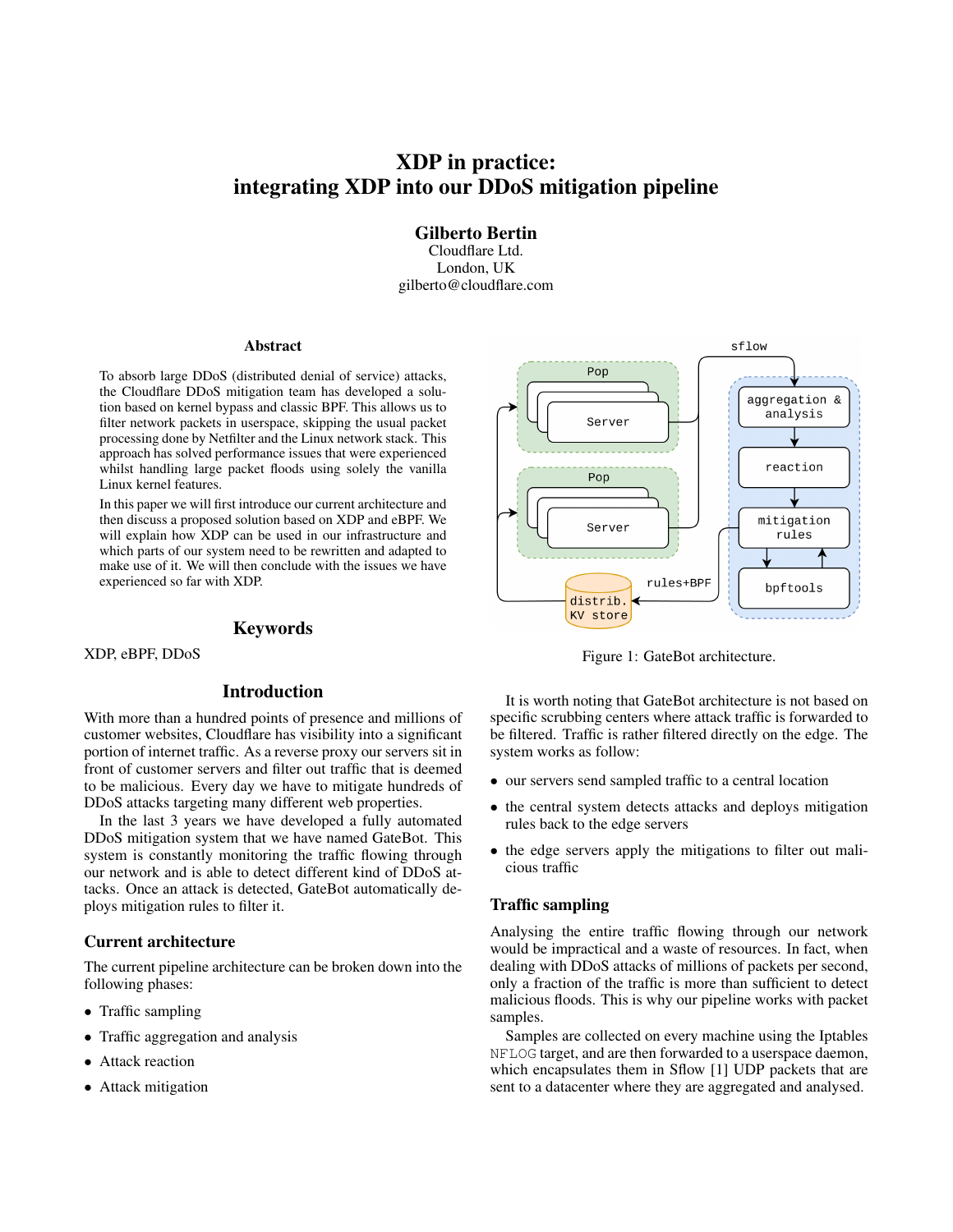

Figure 2: Example of multiple attacks over 24 hours. The green line represents the attack traffic in packets per second, while the yellow one represents the legitimate traffic.

#### Traffic aggregation and analysis

To better understand how attacks are detected it is necessary to first define what an attack is. An attack can be generically defined as a big spike of traffic targeting a specific IP/subnet and service. Attacks are usually measured in packets per second, but for certain types of attacks bytes per second is also a meaningful metric.

After samples have been collected in a central location, they are then aggregated into macro categories (e.g. TCP SYN samples are separated from UDP/DNS ones) and every group is analysed separately. For every group the traffic is then partitioned into different flows which share common characteristics. At first traffic is aggregated by the destination network and port pair, which allows us to detect attacks targeting a specific IP (or subnet) and service. On top of that we apply other aggregations based on known attack vectors and other heuristics. The result of this phase is a description of all the different floods the network is receiving.

#### Reacting

Once traffic is aggregated we apply a thresholding mechanism to distinguish attacks that must be mitigated, from attack traffic that is just too low to cause any harm. Then other factors like the topology of the attack and the SLA of the attacked customer are taken into account to determine parameters for the mitigation action. The output of this phase is an abstract description of the mitigations that should be applied. For example GateBot may have detected a 1 million packets per second attack against a specific DNS name server, with a random prefix DNS queries in payload.

Then every rule's abstract description is turned into a BPF bytecode that can be run on the edge to filter the attack traffic. For this task we developed a set of utilities called bpftools [2]. There are different utilities prepared for different kinds of traffic; every tool works by accepting parameters which describe the type of traffic that has to be matched, producing as output the appropriate BPF bytecode.

Choosing BPF was initially motivated by the fact that when we were relying solely on Iptables to filter traffic, Iptables was not expressive enough to describe certain kind of attacks. Thanks to the  $xt\_bpf$  module, BPF appeared to be the best option to express arbitrarily complex filtering patterns (u32 was another potential alternative, but it was not as flexible as BPF). Later on, when we started filtering traffic with a userspace tool, BPF proved again to be the right choice for us, since it was easy to run the same bytecode we were using with Iptables with a userspace BPF interpreter.

## Pushing mitigations to the server

After the reaction phase, mitigation rules have to be applied to the servers which are targeted by the attacks. For this task we use a distributed key-value database which allows us to push rules rapidly to our fleet of machines. On every server a daemon listens for updates on the KV store, and when new rules are published, the daemon updates the mitigations on the machine accordingly.

In practice mitigations are applied using two different systems: Iptables and a program which allows us to run BPF in userspace on the traffic (bypassing the network stack and Iptables).

**Iptables** Initially Iptables was the only tool used to mitigate DDoS attacks. With the help of bpftools and the xt bpf module it was possible to express complex filtering rules: basic packet patterns were expressed as a regular Iptables rule, while the remaining matching logic was expressed using BPF. However we soon started experiencing performance limitations: mitigating large attacks only with Iptables was causing our servers to suffer from IRQ storms where all the CPUs were busy processing just network packets and the applications were starved of CPU. This situation forced us to evaluate a different approach based on kernel bypass.

Over the time we noticed some improvements in the ability of Iptables to handle more and more traffic (especially with Linux 4.4 and the introduction of TCP lockless listeners[3]) but we are still observing better performance with our solution based on kernel bypass.

Kernel bypass and userspace filtering To overcome Iptables performance limitations, a userspace utility to filter network traffic has been developed. This solution is based on the SolarFlare EF VI API, which allows to map one or more network card rings in userspace, bypassing completely the Linux network stack. Packets are then filtered using BPF and the legitimate traffic is reinjected back in the network stack.

The performance of this solution is an order of magnitude greater than Iptables in terms of packets per second filtered, but it still presents some issues: first the EF\_VI API works by installing hardware flow steer rules, based on the destination IP and port, that redirect specific traffic to one or more receive queues that are then mapped in userspace. This means that in some circumstances we may end up offloading a considerable amount of legitimate traffic to userspace, which then has to be reinjected to the network stack (with potential performance implications). Moreover, to minimize the latency the userspace program has to constantly poll the event queue, which means that one or more CPUs (depending on the type of the attacks) must be completely reserved for this task.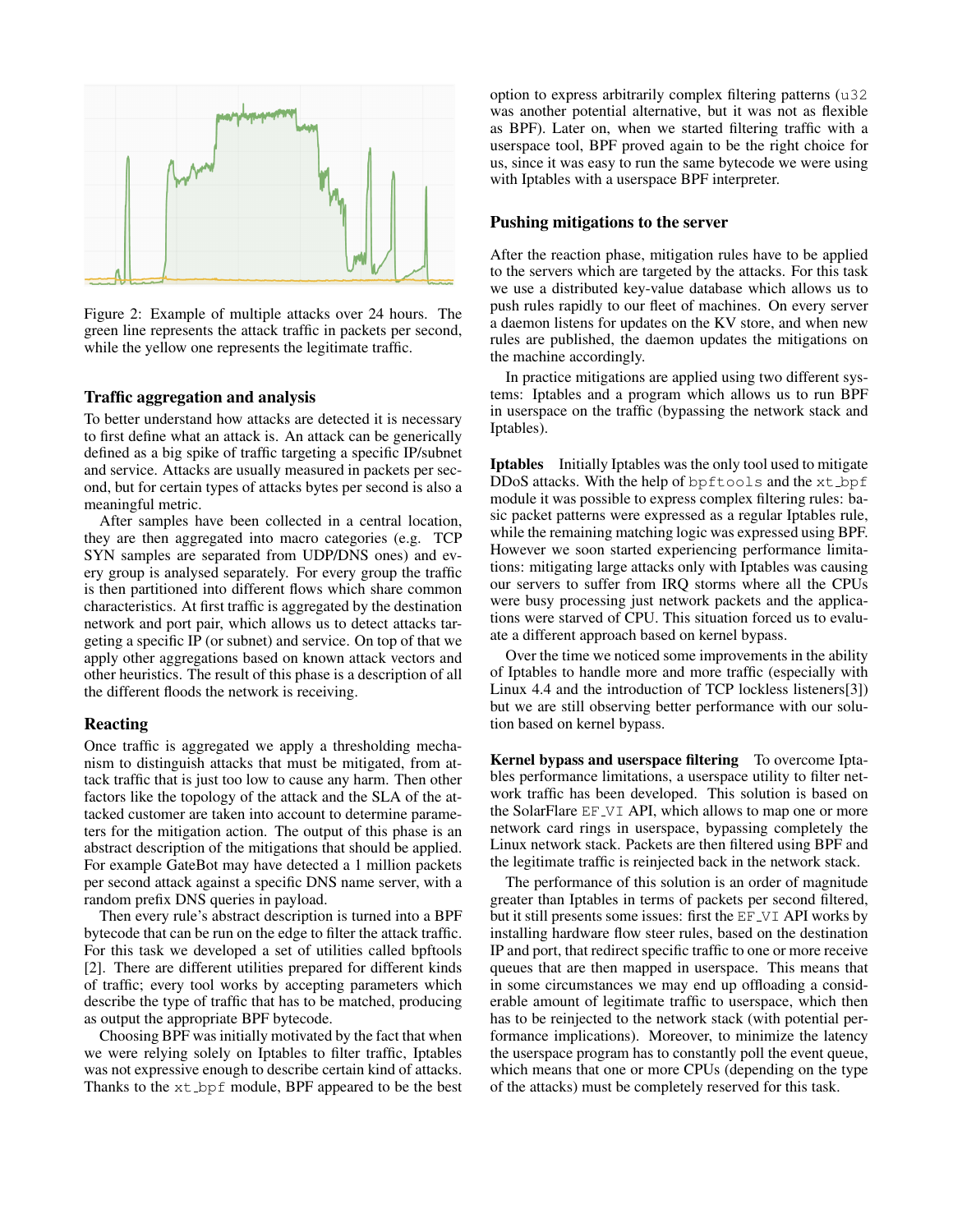# Migrating to XDP

In this section we will present how we are planning to migrate from our current solution based on classical BPF and Iptables/userspace offload to eBPF and XDP.

#### ebpftools

Currently every filtering rule is expressed as a list of Iptables parameters (like the IP or network, TCP flags, ...) and optionally some BPF bytecode to match specific patterns that is not possible to express by just using Iptables.

With eBPF and XDP it will be possible to express the entire filtering logic for all the rules in a single XDP program. The following is a simplified example of how a XDP program that mitigates multiple attacks may look like:

```
struct bpf_map_def SEC("maps") c_map = {
    .type = BPF_MAP_TYP_PERCPU_ARRAY,
    . key size = sizeof(int),
    .value_size = sizeof(long),
    .max_entries = 256,
};
void sample_packet(void *data, void *data_end) {
    // mark the packet to be sampled
}
static inline void update_rule_counters(int rule_id) {
   long *value =
       bpf_map_lookup_elem(&c_map, &rule_id);
    if (value)
        *value += 1;
}
static inline int rule_1(void *data, void *data_end) {
   // if any of the rule conditions is not met
   // return XDP_PASS;
   update_rule_counters(1);
    sample packet(data, data end);
    return XDP_DROP;
}
// static inline int rule 2(..)SEC("xdp1")
int xdp_prog(struct xdp_md *ctx) {
    void *data = (void *)(long)ctx->data;
    void *data_end = (void *)(long)ctx->data_end;
   int ret;
    ret = rule_1(data, data_en),if (ret != XDP_PASS)
       return ret;
    ret = rule_2(data, data_end);
    if (ret != XDP_PASS)
        return ret;
    //..
    return XDP_PASS;
}
```
The main function  $(xdp$ -prog) is composed of a list of if statements, one for each of the filtering rules. Each rule is then expressed as another list of if statements which represent all the conditions that the packet must meet to be discarded; in case any of the statements is false, the rule is not a match for the packet and the next rule is evaluated.

If instead a rule happens to be a match two more actions are required. First a small fraction of the traffic that is going to be dropped should be sampled (i.e. collected by the userspace daemon that sends Sflow packets to the location where they will be analysed). This is needed because sampling happens on the edge, and we cannot lose visibility of the traffic while the attacks are being mitigated.

The next action is accounting: by keeping an eBPF map shared with a userspace program it is possible to collect metrics about the number of packets that were dropped by XDP. This can be done simply by using the id of the attack (a unique number we assign to every attack we detect) as key of the map, and by incrementing the associated value each time a packet is dropped. After sampling and accounting, the function will just return XDP\_DROP.

Otherwise, if none of the rules are a match, the main function of the XDP program will just return XDP\_PASS.

This simple and linear structure is motivated by the fact that the C source of the XDP program will be generated automatically by another script, which will replace bpftools.



Figure 3: How the attack abstract description is turned into eBPF bytecode and distributed to the edge servers.

This script will accept as input the same abstract description of the attacks that we have already covered in the "Reacting" section, and will produce a C XDP program file. This source file will be then compiled to eBPF, and the bytecode will be distributed (together with the attacks metadata) to our servers using the same KV store we are already using.

### Iptables

In our current setup Iptables is used to filter small floods and to apply connection tracking rules.

With XDP it will be possible to move away the entire filter logic from Iptables. However we still think Iptables is the right tool to apply connection tracking rules, since XDP has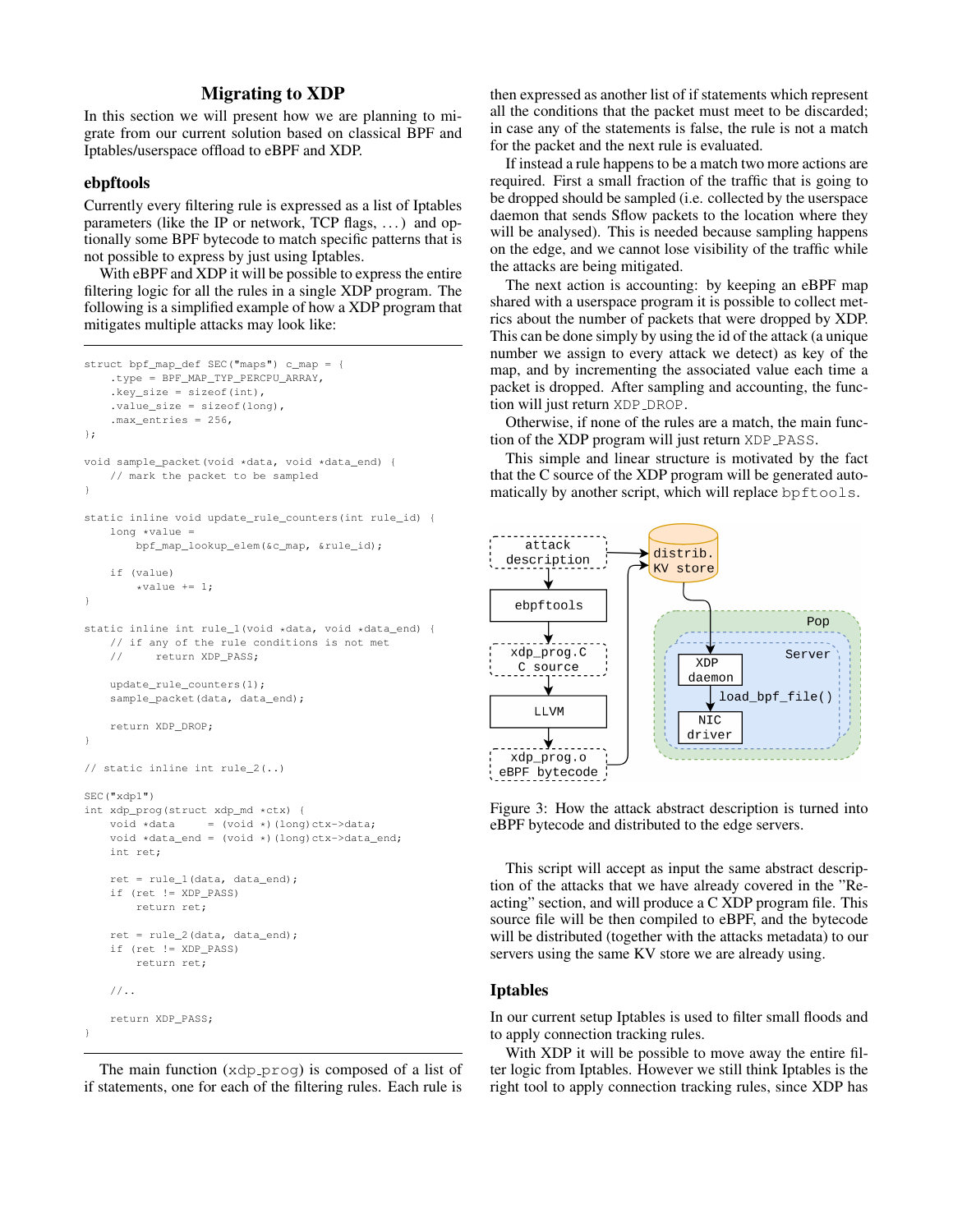no access to the information about the state of TCP connections.

# Userspace offload

Our userspace offload utility will not be needed anymore. However we will still need a userspace utility which will:

- listen for rule updates from the KV store (the same we are already using)
- deploy and replace new/updated XDP filtering programs
- collect and expose metrics from the eBPF maps

## p0f to eBPF compiler

One of the first projects we adapted to eBPF is our p0f to BPF compiler [4].

p0f[5] is a tool to passively analyse and categorise network traffic. For us one of its most useful features is the signature format it uses to serialise all the meaningful fields of a TCP SYN packet. In practice a signature is represented as a comma separated list of values. A sample one looks like this: 4:64:0:\*:mss\*10,6:mss,sok,ts,nop,ws:df,id+:0

We found this format extremely concise yet powerful to describe some kind of attacks, and so we adopted it in our mitigation pipeline. Our original p0f compiler is a Python script that accepts a p0f signature as input and produces BPF bytecode that matches that exact signature. It works by first building a Tcpdump filter for the signature, which is then compiled down to BPF assembly. This BPF bytecode can then be used in Iptables or in our userspace offload program to match specific attack patterns.

Moving from BPF to eBPF brought many improvements:

- the script now emits C code, which is more readable than the previous Tcpdump filter and can be optimized by Clang
- there is no longer a 64 instruction limitation, which can be hit in case of very articulated signatures
- it is easy to combine multiple p0f programs together, since they are just C functions that accept an XDP context and return an XDP action

The following extract is an example of the C code that the p0f to eBPF compiler generates automatically:

```
static inline int match_p0f(void *data, void *data_end) {
   struct ethhdr *eth hdr;
    struct iphdr *ip_hdr;
   struct tcphdr *tcp_hdr;
   u8 *tcp_opts;
    eth_hdr = (struct ethhdr \nightharpoonup) data;if (eth_hdr + 1 > (struct ethhdr \star)data_end)
       return XDP_ABORTED;
    if_not (eth_hdr->h_proto == htons(ETH_P_IP))
        return XDP_PASS;
    ip_hdr = (struct <i>iphdr</i> *) (eth_hdr + 1);if (ip\_hdr + 1 > (struct <i>iphdr</i> *) data\_end)return XDP_ABORTED;
    if\_not (ip\_hdr \rightarrow daddr == htonl(0x1020304))return XDP_PASS;
    if_not (ip_hdr->version == 4)
       return XDP_PASS;
```

```
if\_not (ip\_hdr->ttl <= 64)
   return XDP_PASS;
if_not (ip_hdr->ttl > 29)
   return XDP_PASS;
if_not (ip_hdr->ihl == 5)
    return XDP_PASS;
if_not ((ip_hdr->frag_off & IP_DF) != 0)
   return XDP_PASS;
if_not ((ip_hdr->frag_off & IP_MBZ) == 0)
    return XDP_PASS;
tcp_hdr = (struct tcphdr*)((u8 *)ip_hdr +
  ip hdr->ihl * 4):
if (tcp\_hdr + 1 > (struct tcphdr *)data\_end)return XDP_ABORTED;
if not (tcp hdr->dest == htons(1234))
    return XDP_PASS;
if_not (tcp_hdr->doff == 10)
   return XDP_PASS;
if\_not ((htons(ip\_hdr->tot_len) - (ip\_hdr->ihl * 4) -
  (tcp\_hdr \rightarrow doff * 4) == 0)
   return XDP_PASS;
top\_opts = (u8 \star)(top\_hdr + 1);if (tcp_opts + (tcp_hdr->doff - 5) * 4 >
  ( u8 \star) data end)
   return XDP_ABORTED;
if_not (htons(tcp_hdr->window) ==
  htons(*(u16 \star)(tcp_opts + 2)) *(0xa)return XDP_PASS;
if_not (* (u8 *)(tcp\_opts + 19) == 6)return XDP_PASS;
if\_not (tcp\_opts[0] == 2)return XDP_PASS;
if\_not (top\_opts[4] == 4)return XDP_PASS;
if_not (tcp_opts[6] == 8)
   return XDP_PASS;
if\_not (tcp\_opts[16] == 1)return XDP_PASS;
if\_not (tcp\_opts[17] == 3)return XDP_PASS;
return XDP_DROP;
```
this can be then compiled with the LLVM eBPF target and used as an XDP program.

# Minor issues and solutions

We conclude our article with some of the minor issues we experienced during our initial tests with XDP.

## Recent kernel and lack of drivers

Being a new technology, XDP is only supported in recent kernel versions (at least 4.8 is required). At Cloudflare we try to follow the LTS kernel release cycle, which means that using XDP requires us to run at least Linux 4.9. Secondly, we use mostly SolarFlare network cards, whose drivers have currently no support for XDP. At the time of writing (with Linux 4.10 being just released) this applies to most of the other NICs, excluding the Mellanox and QLogic ones.

### Sampling packets

}

XDP does not have support for packets sampling. Currently it is not possible to add a mark to a packet or to make it member